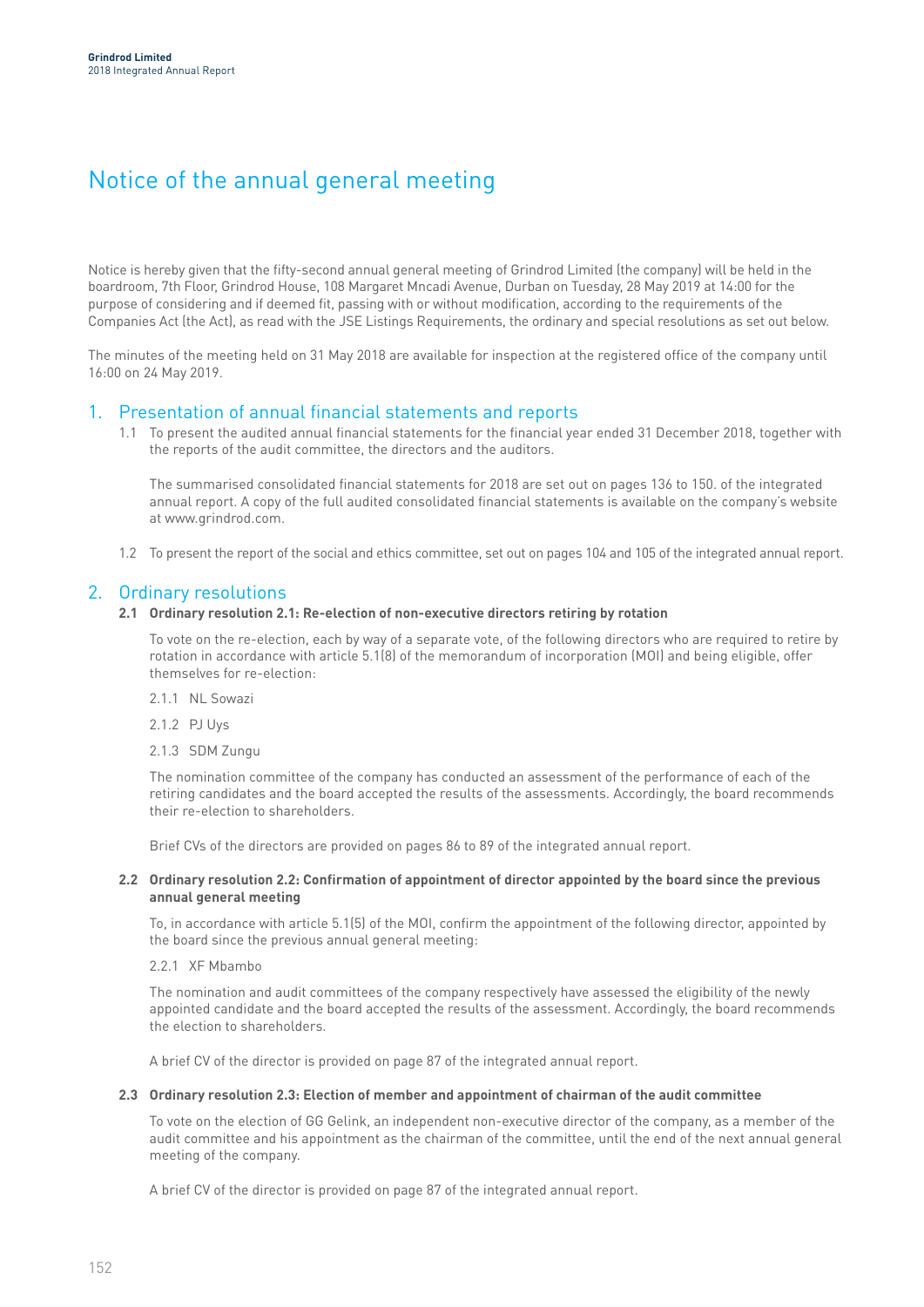## **2.4 Ordinary resolution 2.4: Election of members of the audit committee**

To vote on the re-election in terms of section 94 of the Act, each by way of a separate vote, the following independent non-executive directors of the company, as members of the audit committee to hold office until the end of the next annual general meeting of the company:

- 2.4.1 ZN Malinga
- 2.4.2 RSM Ndlovu

Brief CVs of the audit committee members are provided on pages 87 and 88 of the integrated annual report.

## **2.5 Ordinary resolution 2.5: Re-appointment of independent auditors and re-appointment of designated audit partner**

To vote, each by way of a separate vote, on:

- 2.5.1 The re-appointment of Deloitte & Touche as independent auditors of the company, to hold office until the next annual general meeting.
- 2.5.2 The re-appointment of K Peddie as designated audit partner, to hold office until the next annual general meeting.

The audit committee nominated Deloitte & Touche to be independent auditors of the company and K Peddie to be designated audit partner and accordingly recommends that Deloitte & Touche and K Peddie be appointed as independent auditors and designated audit partner, respectively.

### **2.6 Ordinary resolution 2.6: General authority to directors to allot and issue ordinary shares**

That, as an ordinary resolution, and subject to the provisions of the Act and the JSE Listings Requirements, from time to time, that the directors of the company be and are hereby authorised, as a general authority and approval, to allot and issue, for such purposes and on such terms as they may in their discretion determine, ordinary shares in the authorised but unissued share capital of the company up to a maximum of five percent of the number of ordinary shares in issue on the date of passing this resolution.

## *Explanatory note*

The reason for proposing ordinary resolution number 2.6 above is to seek a general authority and approval for the directors to allot and issue ordinary shares in the authorised but unissued share capital of the company, up to five percent of the number of ordinary shares of the company in issue at the date of passing this resolution, in order to enable the company to take advantage of business opportunities which might arise in the future.

In order for ordinary resolution number 2.6 above to be approved, it must be supported by more than fifty percent of the voting rights exercised.

### **2.7 Ordinary resolution 2.7 of 75 percent: General authority to issue shares for cash**

That, as an ordinary resolution, and subject to ordinary resolution number 2.6 above being passed, the directors of the company be and are hereby authorised, in accordance with the Act and the JSE Listings Requirements, to allot and issue for cash, on such terms and conditions as they may deem fit, all or any of the ordinary shares in the authorised but unissued share capital of the company, which they shall have been authorised to allot and issue in terms of ordinary resolution number 2.6 above, subject to the following conditions:

- This authority is valid until the company's next annual general meeting, provided that it will not extend beyond fifteen months from the date that this authority is given;
- The ordinary shares, which are the subject of the issue for cash, must be of a class already in issue, or where this is not the case, must be limited to such securities or rights that are convertible into or represent options in respect of a class already in issue;
- Any such issue will be made only to 'public shareholders' as defined in the JSE Listings Requirements and not to related parties, unless the JSE otherwise agrees;
- The number of shares issued for cash will not in aggregate exceed five percent of the company's listed ordinary shares (excluding treasury shares) as at the date of the notice of AGM, such number being 744 267 604 ordinary shares in the company's issued share capital (five percent being 37 213 380 ordinary shares);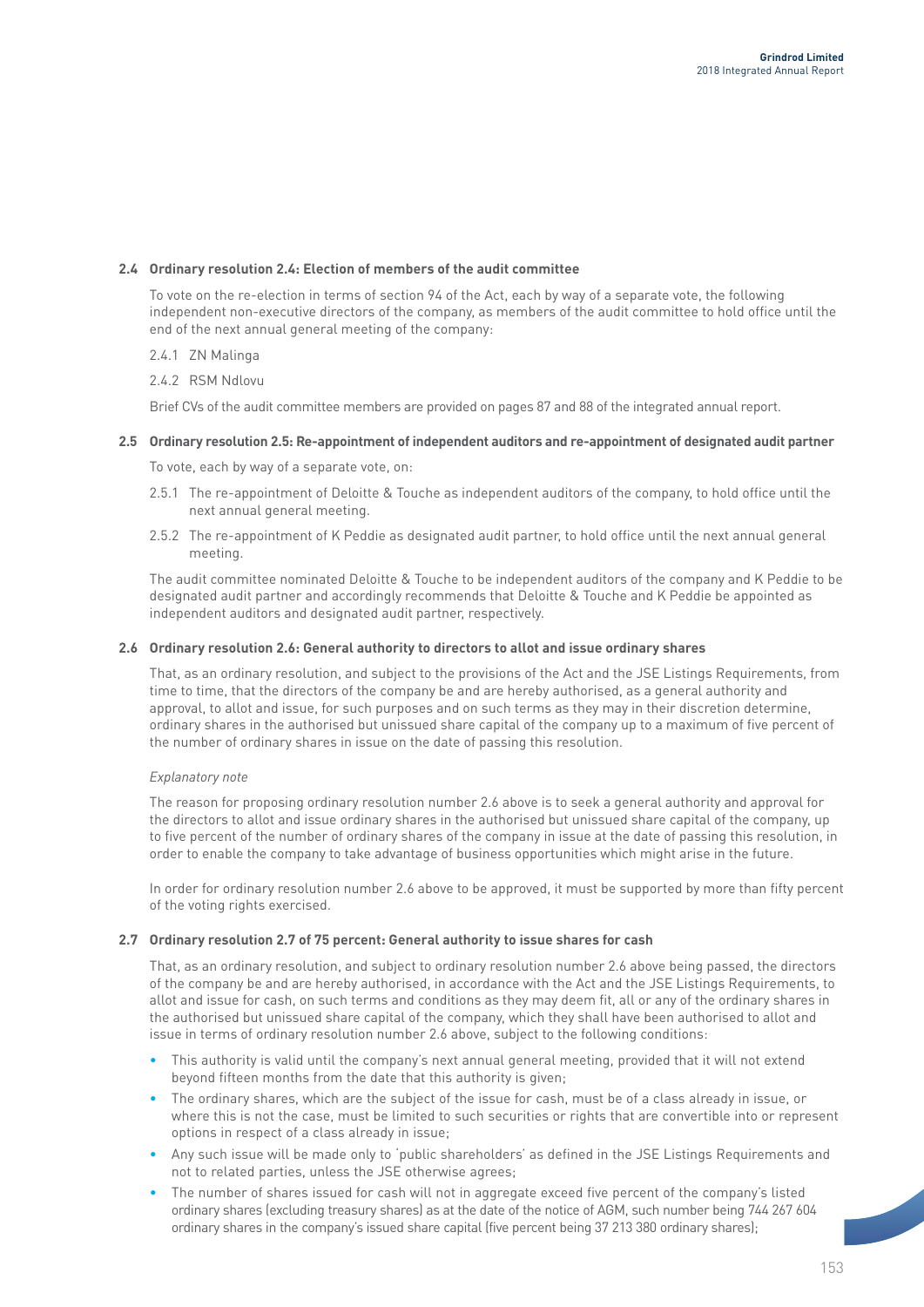## Notice of the annual general meeting continued

- Any ordinary shares issued under this authority during the period of its validity must be deducted from the above number of ordinary shares and the authority shall be adjusted accordingly to represent the same allocation ratio on the event of a sub-division or consolidation of equity securities during the same period;
- The maximum discount permitted at which ordinary shares may be issued is five percent of the weighted average traded price on the JSE of those shares over the thirty business days prior to the date that the price of the issue is agreed between the company and the party subscribing for the securities; and
- An announcement giving full details, including the number of shares issued, the average discount to the weighted average traded price of the shares over the thirty business days prior to the date the company agrees to issue the shares will be published at the time of any issue representing, on a cumulative basis within one financial year, five percent or more of the number of shares in issue prior to such issue.

### *Explanatory note*

The reason for proposing ordinary resolution number 2.7 is that the directors consider it advantageous to have the authority to issue ordinary shares for cash in order to enable the company to take advantage of any business opportunity which might arise in the future. At present, the directors have no specific intention to use this authority, and the authority will thus only be used if circumstances are appropriate.

In order for ordinary resolution 2.7 to be approved, it must be supported by more than seventy-five percent of the voting rights exercised.

## 3. Special resolutions

## **3.1 Special resolution 3.1: Approval of non-executive directors' fees**

That the fees payable to the non-executive directors of the company, members and chairmen of board committees for the year 1 July 2019 to 30 June 2020, as set out below, be approved.

| Member/Directors/Chairman | <b>Present</b>       | <b>Proposed</b>      |
|---------------------------|----------------------|----------------------|
| Chairman                  | R956 000             | R1 013 000           |
| Lead independent director | R700 000             | R742 000             |
| Non-executive director    | R350 000             | R371 000             |
| Attendance fee per day    | R22 000              | R23 000              |
| Chairman                  | R246 000             | R261000              |
| Member                    | R136 000             | R144 000             |
| Chairman                  | Rnil                 | Rnil                 |
| Standing member           | R91 000              | R96 000              |
| Chairman                  | R136 000             | R144 000             |
| Member                    | R75 000              | R79 500              |
| Chairman                  | R136 000             | R144 000             |
| Member                    | R75 000              | R79 500              |
| Chairman                  | R <sub>164</sub> 000 | R <sub>174</sub> 500 |
| Member                    | R91 160              | R97 500              |
| Chairman                  | R115 500             | R <sub>122</sub> 500 |
| Member                    | R69 000              | R73 000              |
|                           |                      |                      |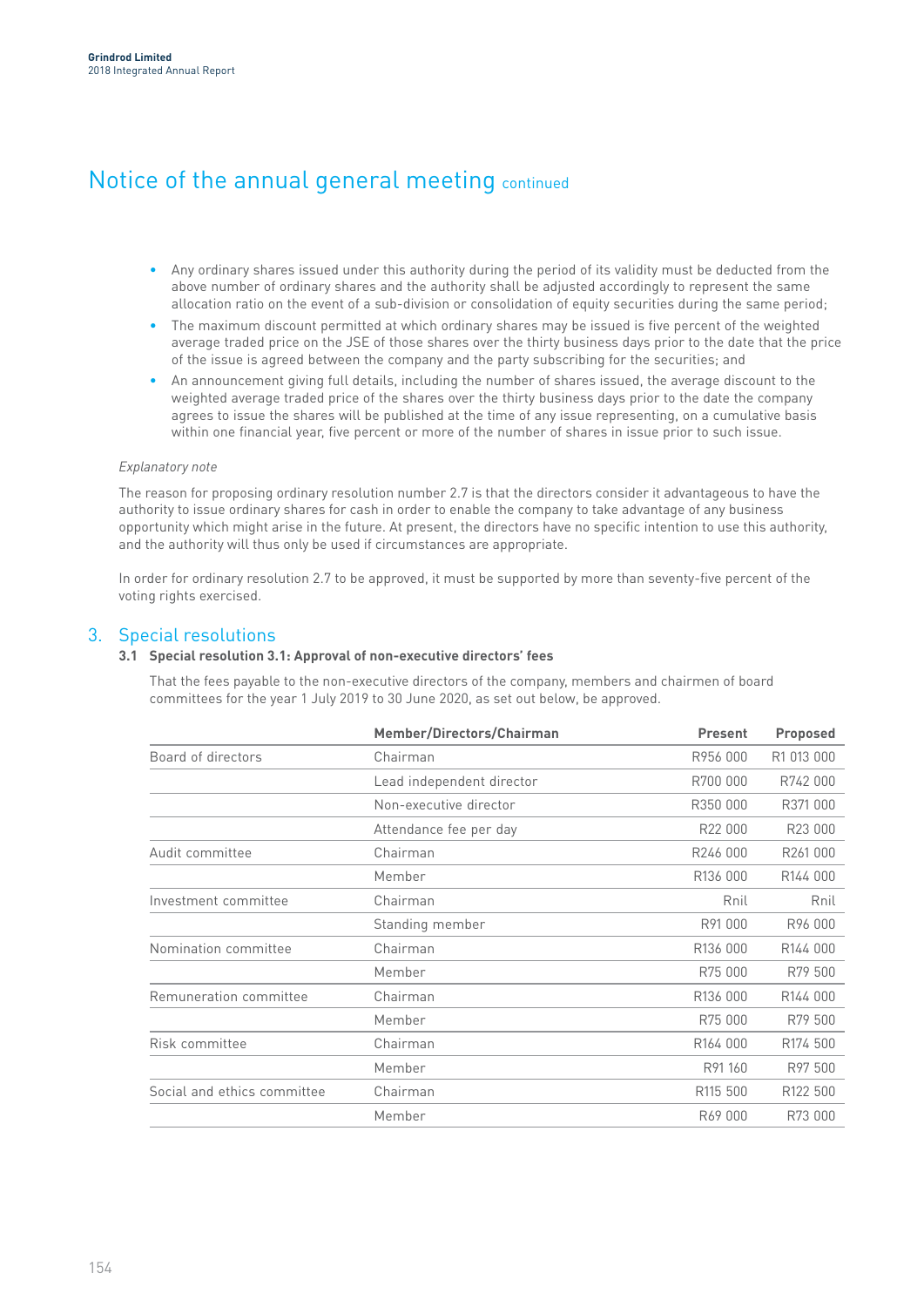The remuneration committee evaluated the fees for non-executive directors of the company, and members and chairmen of board committees. Factors such as the increased responsibilities of non-executive directors as a result of more stringent legal and corporate governance requirements, benchmarking against industry peers and market trends were taken into consideration when the remuneration committee recommended the above fees to the board. The board accepted the recommendations of the committee and accordingly recommends the above fees for approval by the shareholders in terms of section 66(9) of the Act.

## **3.2 Special resolution 3.2: General authority to provide financial assistance in terms of section 44 of the Act**

That, as a general approval, the directors of the company be and are hereby authorised, to the extent required by the Act, and subject to compliance with the requirements of the company's MOI and the JSE Listings Requirements (each as presently constituted and as amended from time to time), to provide direct or indirect financial assistance, including by way of loan, guarantee, the provision of security or otherwise, to any of its present or future subsidiaries and/or any other company or entity that is or becomes related or inter-related to the company or any of its subsidiaries, and/or to any member of such subsidiary or related or inter-related company or entity, for the specific purpose of or in connection with, the subscription of any option or securities issued or to be issued by the company or a related entity, provided that the board has applied the solvency and liquidity tests as set out in section 4 of the Act and the terms of the proposed financial assistance is fair and reasonable to the company.

## **3.3 Special resolution 3.3: General authority to provide financial assistance in terms of section 45 of the Act**

That, as a general approval, the directors of the company be and are hereby authorised, subject to the provisions of section 45 of the Act, compliance with the requirements of the company's MOI, the JSE Listings Requirements (each as presently constituted and as amended from time to time) and any other applicable laws that may exist from time to time, to provide direct or indirect financial assistance ('financial assistance' will herein have the meaning attributed to it in section 45(1) of the Act) that the board of directors of the company may deem fit, to any related or inter-related company or to any juristic person who is a member of or related to any such companies ('related' and 'inter-related' will herein have the meaning so attributed in section 2 of the Act) on the terms and conditions that the board of directors of the company may determine from time to time.

## **3.4 Special resolution 3.4: Repurchase of the company's ordinary shares**

That, as a general approval, the directors of the company be and they are hereby authorised, subject to the provisions of section 48, read with section 46 of the Act and of the JSE Listings Requirements, to approve the purchase by the company of its own ordinary shares, and the purchase of ordinary shares in the company by any of its subsidiaries, upon such terms and conditions and in such amounts as the board may from time to time determine, provided that:

- (i) the acquisition of the ordinary shares must be effected through the order book operated by the JSE trading system and done without any prior understanding or arrangement between the company and the counterparty;
- (ii) this general authority shall only be valid until the earlier of the company's next annual general meeting or the expiry of a period of fifteen months from the date of passing of this special resolution;
- (iii) in determining the price at which the company's ordinary shares are acquired in terms of this general authority, the maximum premium at which such ordinary shares may be acquired will be ten percent of the weighted average of the market value at which such ordinary shares are traded on the JSE, as determined over the five trading days immediately preceding the date on which the transaction is effected;
- (iv) the acquisitions of ordinary shares in the aggregate in any one financial year may not exceed 20 percent of the company's issued ordinary share capital;
- (v) the company may only effect the repurchase once a resolution has been passed by the board confirming that the board has authorised the repurchase, that immediately after the repurchase the company would satisfy the solvency and liquidity tests, and that since this was done there have been no material changes to the financial position of the group;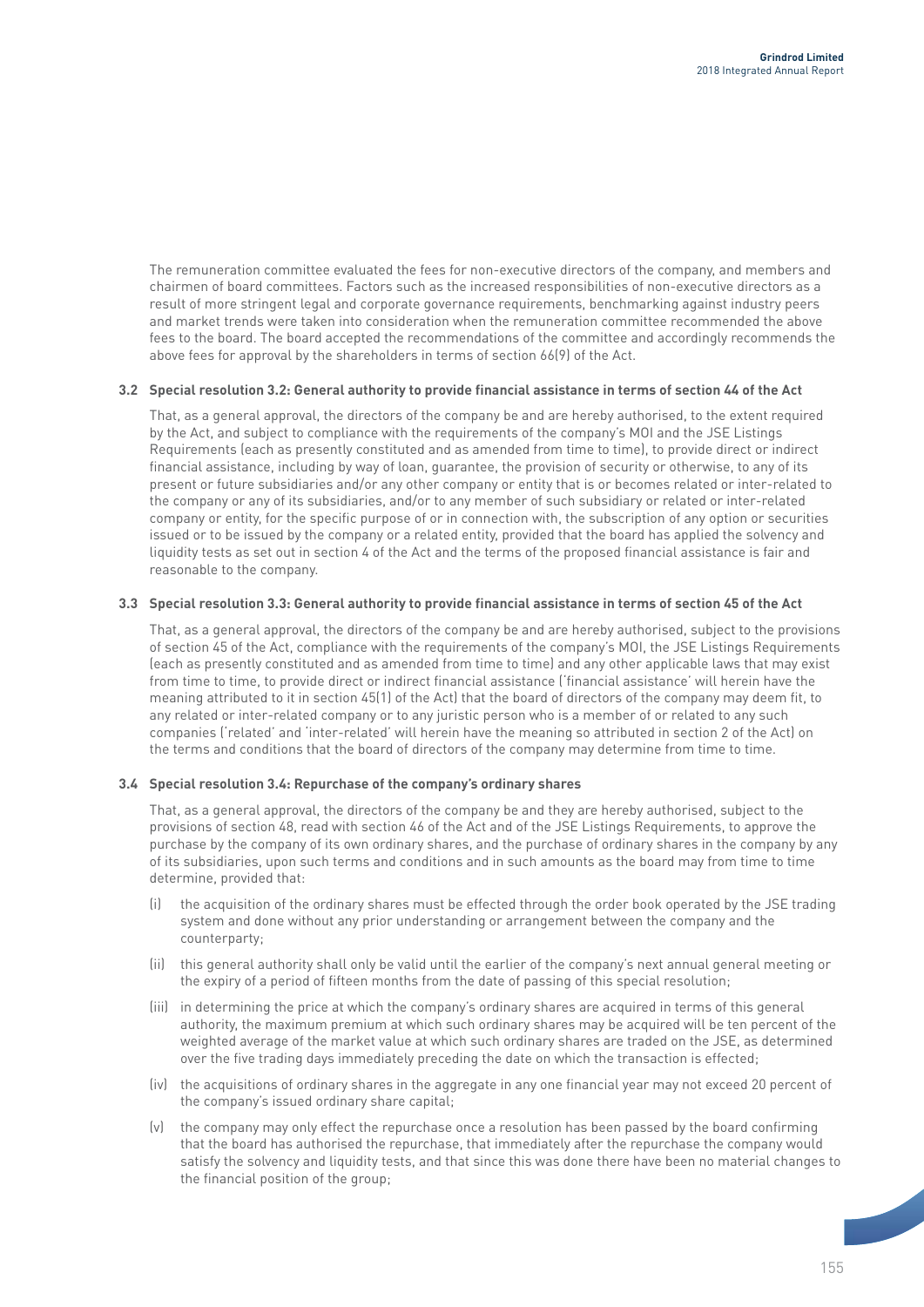## Notice of the annual general meeting continued

- (vi) the company or its subsidiaries may not acquire ordinary shares during a prohibited period as defined in paragraph 3.67 of the JSE Listings Requirements, unless a repurchase programme is in place where dates and quantities of shares to be traded during the prohibited period are fixed and full details of the programme have been disclosed in an announcement over SENS prior to the commencement of the prohibited period;
- (vii) an announcement, containing full details of acquisitions in accordance with section 5.79 of the JSE Listings Requirements, will be published once the company has cumulatively repurchased three percent of the number of the ordinary shares in issue at the time this general authority is granted (initial number), and for each three percent in aggregate of the initial number acquired thereafter; and

(viii) at any point in time, the company may only appoint one agent to effect any acquisition/s on its behalf.

### *Adequacy of working capital*

At any time that the repurchase contemplated in this resolution is to take place, the board will ensure that, after considering the effect of the maximum repurchase and for a period of twelve months thereafter:

- (i) the company and the group will be able to pay their debts as they become due in the ordinary course of business for the period of twelve months after the date of notice of the annual general meeting;
- (ii) the consolidated assets of the company and the group, fairly valued in accordance with International Financial Reporting Standards (IFRS), will be in excess of the consolidated liabilities of the company and the group for the period of twelve months after the date of notice of the annual general meeting;
- (iii) the issued share capital and reserves of the company and the group will be adequate for the purpose of the ordinary business of the company and the group for the period of twelve months after the date of notice of the annual general meeting; and
- (iv) the working capital available to the company and the group will be adequate for the purposes of the business of the company and the group for the period of twelve months after the date of notice of the annual general meeting.

### *Disclosure*

The directors of the company has no specific intention at present for the company or its subsidiaries to repurchase any of the shares of the company as contemplated in this special resolution number 3.4 but considers that such a general authority should be put in place should an opportunity present itself to do so during the year, which is in the best interests of the company and its shareholders.

The directors, whose names are set out on pages 86 to 89 of the integrated annual report, collectively and individually accept full responsibility for the accuracy of information pertaining to this special resolution number 3.4 and certify that to the best of their knowledge and belief there are no other facts, the omission of which would make any statement false or misleading, and that they have made all reasonable enquiries in this regard, and that this resolution contains all information required by law and the JSE Listings Requirements.

The following additional information, some of which appears elsewhere in the integrated annual report of which this notice forms part, is provided in terms of section 11.26 of the JSE Listings Requirements for purposes of the general authority contemplated above:

- Major beneficial shareholders page 149 of the integrated annual report:
- Directors' interests in shares page 111 of the integrated annual report;
- Share capital of the company page 148 of the integrated annual report.

Other than the facts and developments reported on in the integrated annual report, there have been no material changes to the financial or trading position of the company and its subsidiaries since 31 December 2018 and the issuing of this notice to shareholders.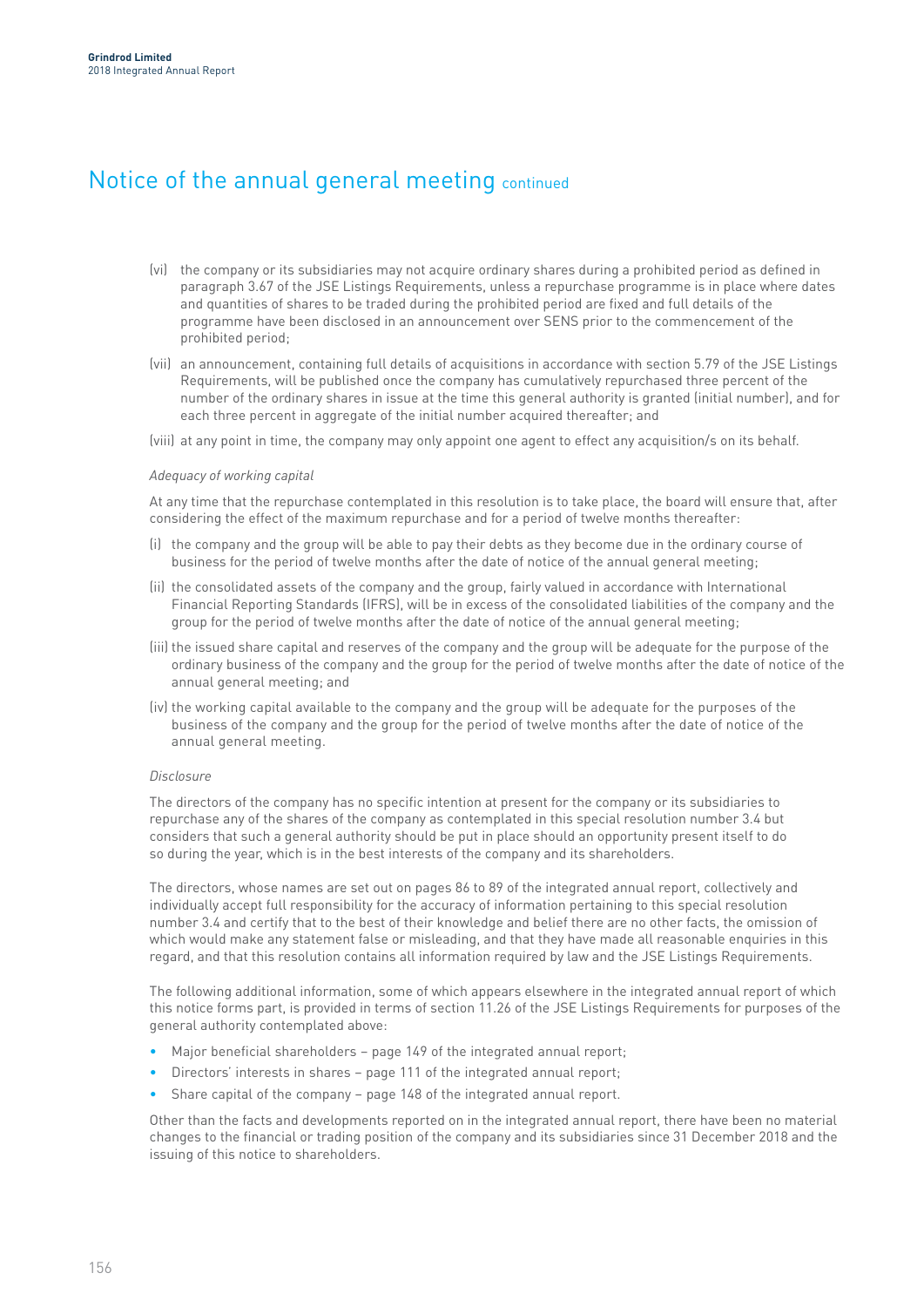## 4. Non-binding advisory vote

## **4.1 Confirmation of the group remuneration policy**

That, as a non-binding advisory vote, the company's remuneration policy as set out in the remuneration report on page 113 of the integrated annual report be and is hereby confirmed.

### **4.2 Confirmation of the group implementation report**

That, as a non-binding advisory vote, the company's implementation report as set out in the remuneration report on pages 156 to 157of the integrated annual report be and is hereby confirmed.

In terms of the King Report on Governance for South Africa, 2016 (King IV), separate non-binding advisory votes should be put to the shareholders relating to the group remuneration policy and implementation report. The votes allow the shareholders to express their views on the remuneration policy and implementation report adopted and implemented, but are not binding on the company.

## *Other business*

To transact such other business as may be required at this annual general meeting.

### *Record dates*

The record date for purposes of determining which shareholders are entitled to receive this notice is Friday, 5 April 2019.

The record date for shareholders to be recorded in the securities register of the company in order to be able to attend, participate and vote at the annual general meeting is Friday, 17 May 2019. Accordingly, the last date to trade in order to be eligible to attend and vote at the annual general meeting is Tuesday, 14 May 2019. It is recommended that Forms of proxy for the annual general meeting are to be lodged with the share transfer secretaries of the company, Link Market Services (South Africa) (Proprietary) Limited, 13th Floor, Rennie House, 19 Amershoff Street, Braamfontein, email meetfax@linkmarketservices.co.za or facsimile 086 674 2450 by no later than 14:00 on Friday, 24 May 2019.

### *Preference shareholders*

Preference shareholders are entitled to receive copies of correspondence related to all shareholder meetings. In respect of the annual general meeting to be held on Tuesday, 28 May 2019, preference shareholders are entitled to attend the meeting and to vote together with ordinary shareholders in respect of special resolution number 3.4 regarding renewal of the authority of directors to repurchase ordinary shares.

### *Voting and proxies*

The minimum percentage of voting rights that is required for the adoption of each ordinary resolution is more than fifty percent of the voting rights exercised on the resolution by shareholders present or represented by proxy at the annual general meeting, except for ordinary resolution 2.7, which requires seventy-five percent.

The minimum percentage of voting rights that is required for the adoption of each special resolution is at least seventy-five percent of the voting rights exercised on the resolution by shareholders present or represented by proxy at the annual general meeting.

A member entitled to attend and vote at the annual general meeting is entitled to appoint a proxy or proxies to attend, speak and vote in his/her stead. A proxy need not be a member of the company. The attached form of proxy is only to be completed by those ordinary shareholders who hold ordinary shares in certificated form or are recorded in the subregister in "own-name" dematerialised form.